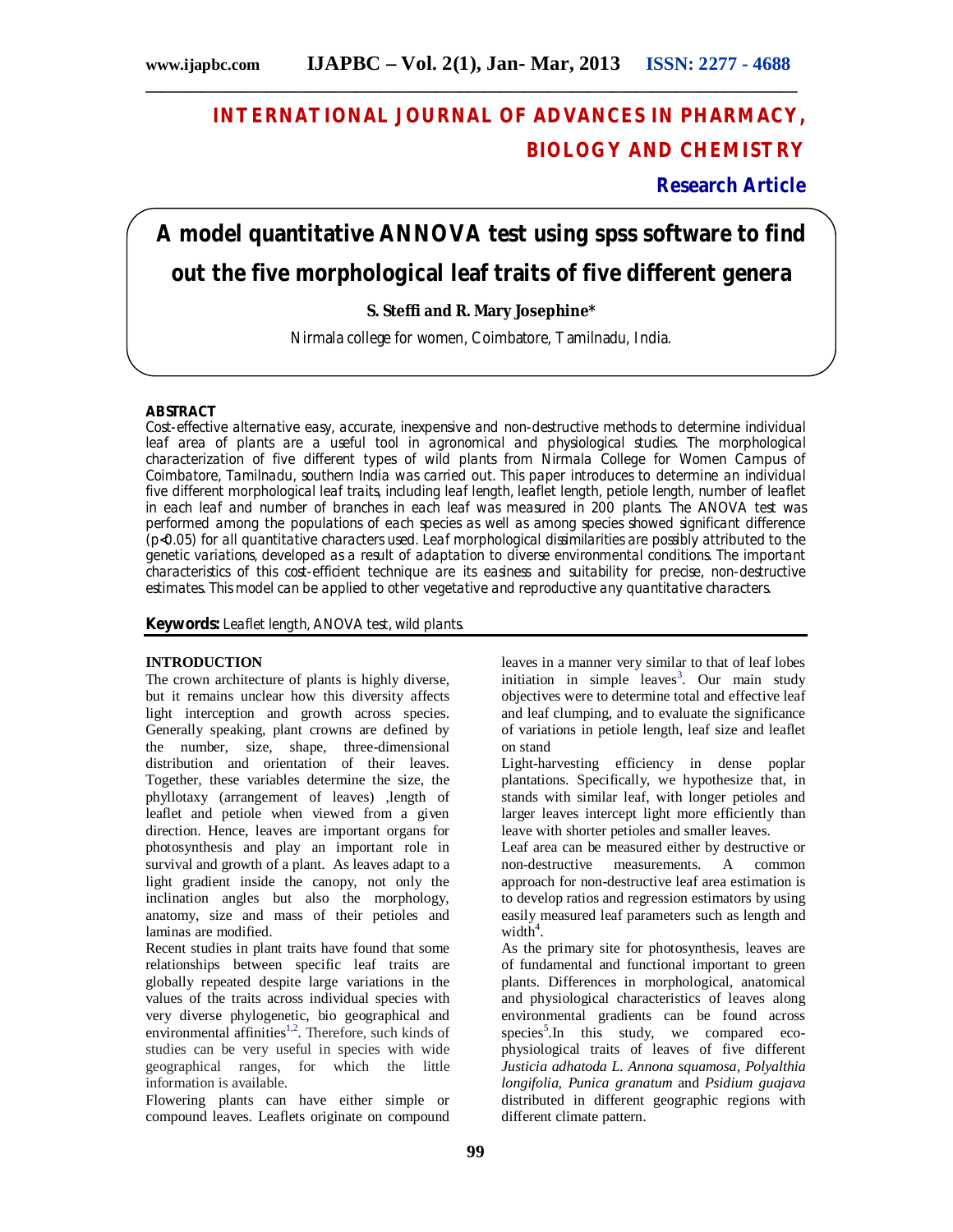**\_\_\_\_\_\_\_\_\_\_\_\_\_\_\_\_\_\_\_\_\_\_\_\_\_\_\_\_\_\_\_\_\_\_\_\_\_\_\_\_\_\_\_\_\_\_\_\_\_\_\_\_\_\_\_\_\_\_\_\_\_\_\_\_\_\_\_\_\_\_\_\_\_\_\_\_\_\_\_\_\_**

Although recently identification of medicinal plants, especially *Justicia adhatoda L, Punica granatum* has attracted attention, in general there is limited information about medicinal plant populations and the studies performed mainly concern the identification of species by using morphological characters and numerical analysis has been performed to identify the intra and inter populations variation. This study attempt to evaluate genetic variation by morphological study of among and within five different plants were carried out.

#### **MATERIALS AND METHODS Study sites**

The experiments were carried out in and around College Campus of Coimbatore, Tamilnadu, India. Nirmala College For Women Campus is situated Latitude: 11°1′6″N Longitude: 76°58′21″E. Five different leaf morphological traits, including leaf length, leaflet length, petiole length, number of leaves in each leaflet and number of branches in each leaflet of *Justicia adhatoda L. Annona squamosa, Polyalthia longifolia, Punica granatum* and *Psidium guajava* were selected.

Fifteen trees were selected randomly. The following data based on the five morphological trait levels: leaf length, leaflet length, petiole length, number of leaves in each leaflet and number of branches in each leaflet. Each experiment was replicated twenty times with one tree for each replicate.

#### **PLANT MATERIALS**

- 1. *Annona squamosa* Linn, commonly known as Sugar apple, belonging to the family Annonaceae, is said to show varied medicinal effects, including insecticide, antiovulatory and abortifacient.
- 2. *Punica granatum* Linn,commonly known as the pomegranate is a popular fruit of tropical and subtropical regions, belonging to the family punicaceae. The potential applications include antioxidant, anticarcinogenic, and anti-inflammatory properties of pomegranate constituents have been published, focusing on treatment and prevention of cancer, cardiovascular disease, diabetes, dental conditions, erectile dysfunction, bacterial infections and antibiotic resistance, and ultraviolet radiation-induced skin damage
- 3. *Justicia adhatoda* Linn ,commonly known as *Adhatoda vasica* Nees,is a medicinal plant belonging to the family acanthcaeae .Vasicine and vasicinone is alkaloid strong

respiratory stimulant activity, hypotensive activity and cardiac-depressant effect.

- 4. Polyalthia longifolia Linn,commonly known as Ashoka tree (Saraca indica) is belonging to the family Annonaceae has showed many medicinal effects such as antimicrobial. hepatoprotective hepatoprotective antiinflammatory, antifungal , cytotoxic, anti-ulcer, antibacterial and hypotensive
- 5. *Psidium guajava* is commonly known as Guava a tropical fruit produced by the guava tree. The fruit, leaves, and juice are also used as medicine. People use guava for colic, diarrhea, diabetes, cough, cataracts, high cholesterol, heart disease, and cancer.

#### **The Following Parameters Were Determined**

- **1. Length of the Newly Developed leaflet (cm):** Twenty leaflet of one year old in the four directions points (East- West- North and South) were tagged for measuring newly developed shoots length.
- **2. Number of Leaves per Shoot (cm):**  Leaves developed on the new shoots were also counted.
- **3. Number of Leaflets per Shoot (cm) :**  Leaflet developed were counted on the new shoots.
- **4. Length of the New Developed petiole (cm):** The length of the petiole was measured.
- **5. Length of the New Developed leaf (cm):** The lengths of each leaf developed on the new shoots were counted.

#### **STATISTICAL ANALYSIS**

In order to determine significant difference for quantitative morphological characters among populations and species studied, analysis of variance (ANOVA) followed by Least Significant Test (LSD) was performed. Species or populations considered as fixed factors without transformation. The statistical analysis of the data was carried out using the SPSS version 16.0 and the Stat Graphics Plus version 5.1 statistical packages. Analysis of variance (ANOVA) was used to test for differences between the different plant types and morphological parameters in relation to the leaf length were used as the variate. We used linear and non-linear regression analyses in the form  $y = a + b$ bx and  $y = a + b1x + b2x2$  to test for statistical relationships between leaf morphological variables and different plant types .Regression fits and associated r2 and P values were given in each panel. All regressions were considered significant at  $P < 0.05$ .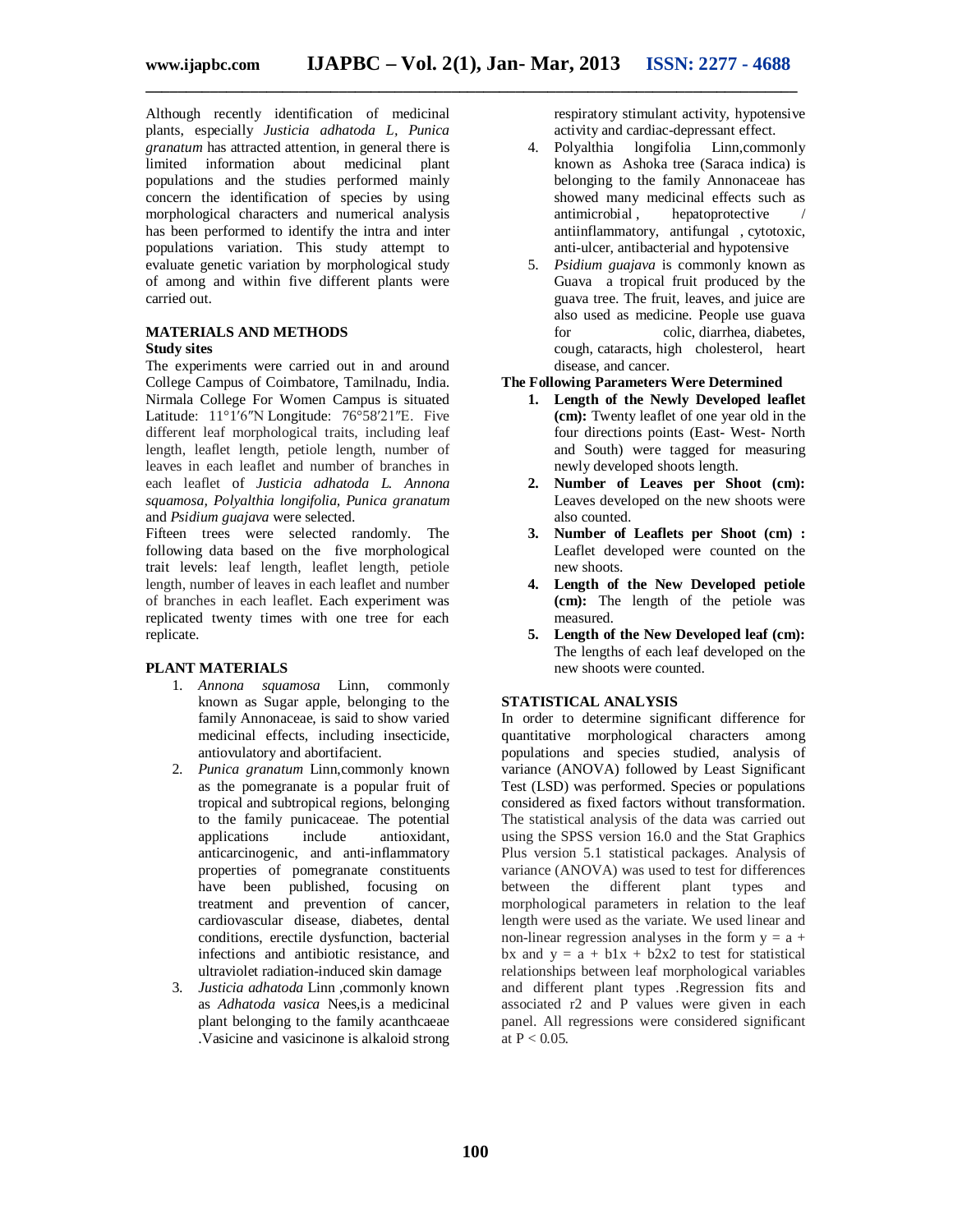#### **RESULTS AND DISCUSSIONS**



**\_\_\_\_\_\_\_\_\_\_\_\_\_\_\_\_\_\_\_\_\_\_\_\_\_\_\_\_\_\_\_\_\_\_\_\_\_\_\_\_\_\_\_\_\_\_\_\_\_\_\_\_\_\_\_\_\_\_\_\_\_\_\_\_\_\_\_\_\_\_\_\_\_\_\_\_\_\_\_\_\_**

**Comparative Measurements of Leaves of five different genera**

|                | Adhatoda vasica          | Poliyathia longifolia    | Psidium guajava          | Punica granatum          | Annona squamosa          |
|----------------|--------------------------|--------------------------|--------------------------|--------------------------|--------------------------|
|                | $58.43 \pm 8.86^{\circ}$ | $41.78 \pm 4.58^{\circ}$ | $27.07 \pm 3.13^{\circ}$ | $29.40 \pm 7.42^{\circ}$ | $19.33 \pm 3.42^{\circ}$ |
|                | $22.13 \pm 2.85^{\rm b}$ | $18.26 \pm 3.02^b$       | $9.16 \pm 0.58^b$        | $5.38 \pm 0.83^b$        | $7.98 \pm 1.18^c$        |
|                | $3.34 \pm 0.53^{\rm d}$  | $1.35 \pm 0.49^{\rm d}$  | $1.15 \pm 0.24^c$        | $0.50 \pm 0.00$          | $1.30 \pm 0.18$          |
|                |                          | $5.75 \pm 0.79^{\circ}$  | $2.65 \pm 0.49^{\circ}$  |                          | $1.65 \pm 0.49$          |
|                | $15.55 \pm 3.50^{\circ}$ | $16.50 \pm 1.70^b$       | $9.65 \pm 2.08^b$        | $24.30 \pm 4.31^{\circ}$ | $13.70 \pm 2.05^{\rm b}$ |
| CD<br>(p<0.05) | 6.15                     | 3.84                     | 2.49                     | 5.23                     | 2.35                     |

A= Length of the Newly Developed leaflet; B= Length of the Newly Developed leaf; C= Length of the Newly Developed petiole; D= Number of Leaflets per Shoot; E= Number of Leaves per Shoot.

#### **MORPHOLOGICAL TRAITS**

Differences amongst natural populations of *Justicia adhatoda L. Annona squamosa, Polyalthia longifolia, Punica granatum* and *Psidium guajava* for all measured traits were remarkable. *Adhatoda vasica* has the largest leaf length (58.43cm), length of Leaf(22.13 cm) length of petiole(3.34 cm) and number of leaves(15.55 cm), while *Annona squamosa* showed the smallest leaf length , length of Leaf, number of leaflet (19.33 cm, 7.98cm , 1.65 cm respectively), but there was no leaflets shoot belonged to *Adhatoda vasica* and *Punica granatum* (Figure 1). This result can be explained by the stronger relationship between length of newly developed petiole and number of leaflets per shoots than between Length of leaflet and number of leaves (Table 2).

*Adhatoda vasica* and *Punica granatum* showed the highest and lowest values for Length of the New Developed leaf, that were  $22.13 \pm 2.85$  and  $5.38 \pm$ 0.83 respectively (Figure 3f). *Punica granatum and Psidium guajava* had the maximum and

minimum values for Number of Leaves per Shoot of 24.30  $\pm$  4.31 and 9.65  $\pm$  2.08, respectively (Figure 1).

#### **CORRELATIONS BETWEEN MORPHOLOGICAL TRAITS**

Table 2 shows the correlations between morphological traits. As shown in this table, length of leaf was positively correlated with leaflet length and length of petiole  $(p < 0.05)$ . However the relationship of leaf length and length of petiole with *Adhatoda vasica* was stronger than with *Annona squamosa* (Table 2). There was a high positive correlation between leaf length and petiole length ( $p < 0.05$ ). Increasing the investment in petioles needs to synthesize more xylogens, and longer petioles will lead the leaf to bend<sup>6</sup>.

#### **DISCUSSION**

We found a high level of morphological variability among populations of different types of plants in Nirmala College for Women campus (Figure 3). Principal component analysis also indicates that